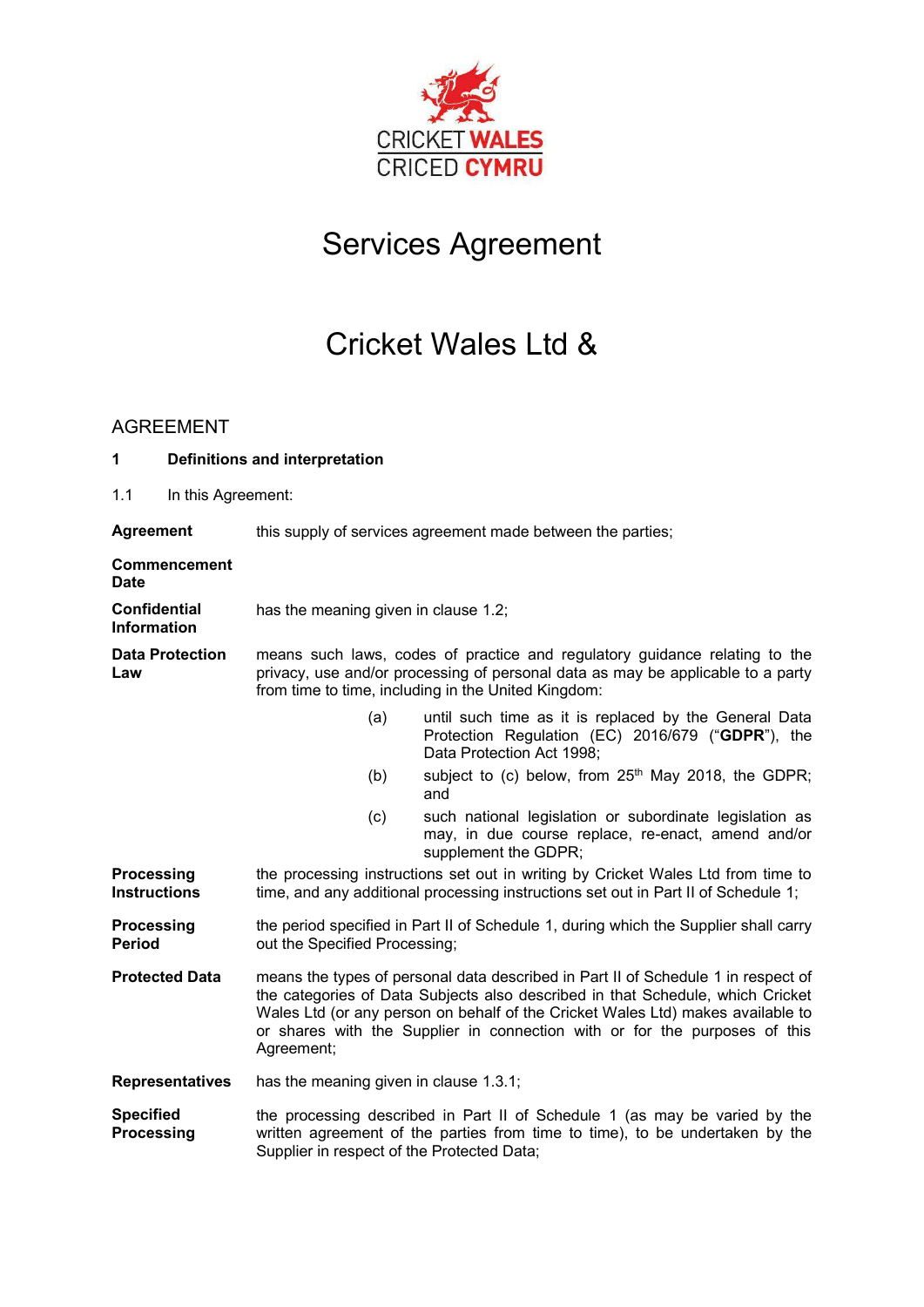

#### **1. Confidential information and Data Protection**

1.2 Each party undertakes that it shall keep any information that is confidential in nature concerning the other party and its Affiliates including, any details of its business, affairs, Cricket Wales Ltd, clients, suppliers, plans or strategy confidential and that it shall not use or disclose the other party's Confidential Information to any person, except as permitted by clause 1.3, during the Term and for a period of three years after expiry or termination of this Agreement.

#### 1.3 A party may:

- 1.3.1 disclose any Confidential Information to any of its employees, officers, representatives or advisers (**Representatives**) who need to know the relevant Confidential Information for the purposes of the performance of any obligations under this Agreement, provided that such party must ensure that each of its Representative to whom Confidential Information is disclosed is aware of its confidential nature and agrees to comply with this clause 1 as if it were a party;
- 1.3.2 disclose any Confidential Information as may be required by law, any court, any governmental, regulatory or supervisory authority (including any securities exchange) or any other authority of competent jurisdiction to be disclosed; and
- 1.3.3 use Confidential Information only to perform any obligations under this Agreement.
- 1.4 Each party recognises that any breach or threatened breach of this clause 0 may cause irreparable harm for which damages may not be an adequate remedy. Accordingly, in addition to any other remedies and damages, the parties agree that the non-defaulting party may be entitled to the remedies of specific performance, injunction and other equitable relief without proof of special damages.
- 1.5 The provisions of Schedule 1 (Data Protection) shall apply in respect of this Agreement.

#### **2. Give us back our data**

2.1 At the end of this arrangement, you will give us all of our personal data and will not keep or allow anyone else to keep any copies.

#### **3. Ending this arrangement**

- 3.1 We may end this arrangement at any time provided that we give you written notice that we wish to do so.
- 3.2 You may end this arrangement at any time by giving us 1 month's written notice. This notice period will be reduced so that the notice period will take immediate effect if you wish to end it because:
	- we become insolvent or Cricket Wales is wound up or
	- we cease to carry on business in the United Kingdom

#### **4. Transferring this arrangement**

4.1 Neither of us is allowed to assign or transfer any of our respective rights or obligations under this arrangement without the other's prior written consent.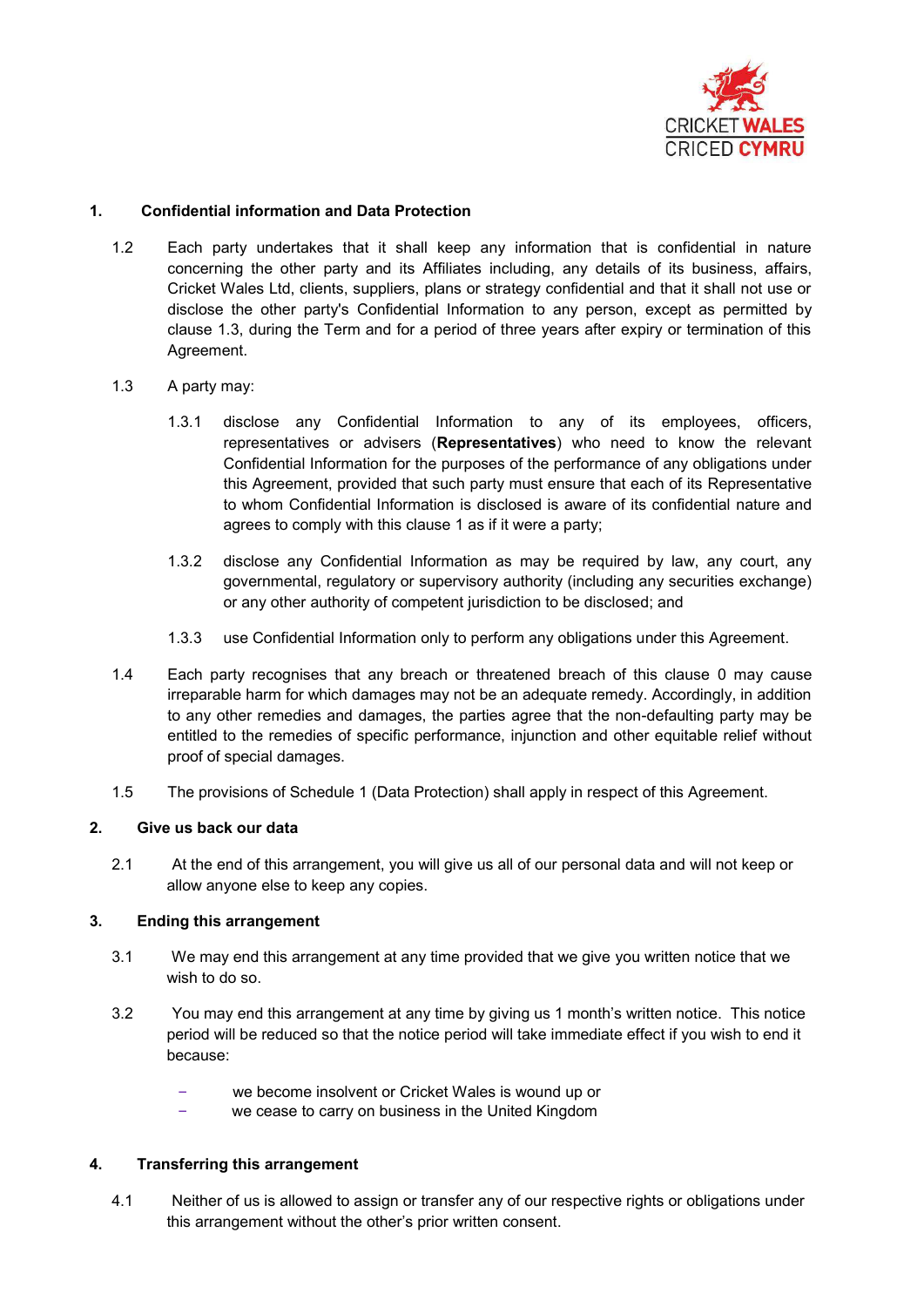

#### **5. Rights of other persons**

4.1 Only you and we are entitled to benefit from this arrangement and nobody else will be entitled to any rights or to enforce anything set out in this document.

#### **6. Law**

6.1 This arrangement is written to be read and understood under English law. If we disagree on anything, and cannot resolve it ourselves, the disagreement will be dealt with by the English courts.

### AGREED by the parties on the date set out at the head of this agreement

| Signed by:           |  |
|----------------------|--|
| for and on behalf of |  |
|                      |  |
|                      |  |

#### and

| Signed by: Peter Hybart  |  |
|--------------------------|--|
| <b>Director</b>          |  |
| for and on behalf of     |  |
| <b>Cricket Wales Ltd</b> |  |
|                          |  |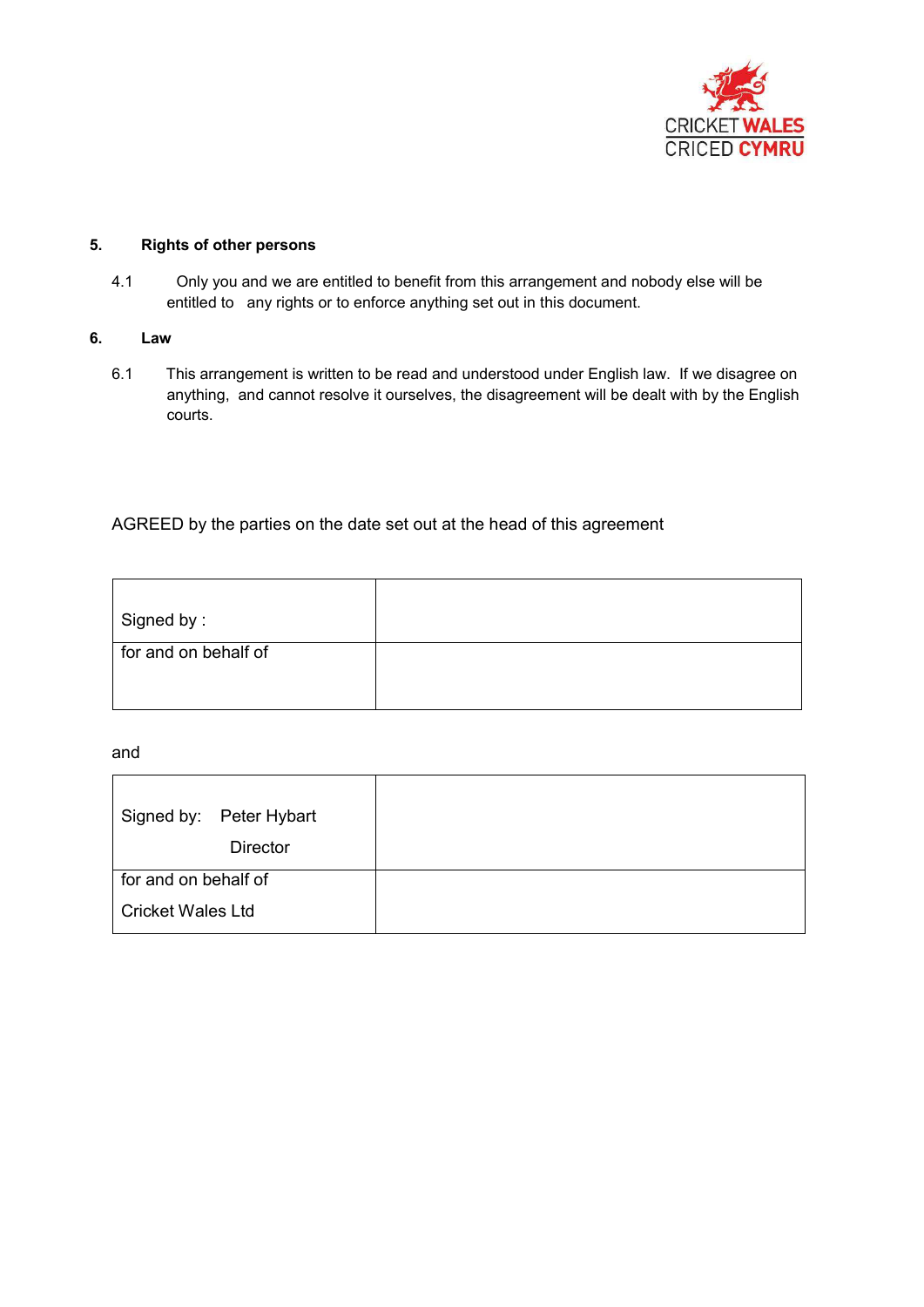

## SCHEDULE 1 DATA PROTECTION

#### **Part I – contractual requirements**

#### **1. Data Protection**

- 1.1 In this Schedule, the terms "personal data", "data controller", "data processor", "data subject", "personal data breach", "third country", "international organisation", "supervisory authority", "adequacy decision" and "appropriate safeguards" shall have the meanings given to such terms (or any equivalent terms) under Data Protection Law.
- 1.2 The provision of the Services by the Supplier includes the Specified Processing. The parties acknowledge that, in respect of the Specified Processing, shall be the data controller and the Supplier shall be the data processor.
- 1.3 In performing their respective obligations in this Schedule, both parties will comply with all applicable requirements of Data Protection Law. This is in addition to, and does not relieve, remove or replace, a party's direct obligations under Data Protection Law.
- 1.4 Subject always to paragraph 1.5, the Supplier shall carry out the Specified Processing during the Processing Period and in accordance with the Processing Instructions. The Supplier shall not use the Protected Data for any purpose other than carrying out the Specified Processing.
- 1.5 The Supplier may undertake such processing of the Protected Data as may be required from time to time by any law of the United Kingdom and/or the European Union (or any of its member states) PROVIDED ALWAYS that, where such a requirement applies, the Supplier shall (unless prohibited from doing so by the relevant law on important grounds of public interest) notify Cricket Wales Ltd of the processing obligation prior to undertaking the processing in question.
- 1.6 The Supplier shall in relation to the Specified Processing:
	- (a) ensure that it has in place appropriate technical and organisational measures to protect against unauthorised or unlawful processing of the Protected Data and against accidental loss or destruction of or damage to the Protected Data, such measures to be appropriate to the harm that might result from such unauthorised or unlawful processing or accidental loss, destruction or damage and the nature of the Protected Data;
	- (b) ensure that access to the Protected Data is strictly limited to those of its personnel who require access to it for the purposes of carrying out the Specified Processing and that such personnel are subject to contractual obligations to keep the Protected Data confidential;
	- (c) not transfer any of the Protected Data to a third country or international organisation unless:
		- (i) the prior written consent of Cricket Wales Ltd to the transfer has been obtained;
		- (ii) the transfer in question either falls under the scope of an existing adequacy decision of the European Commission or will be adequately protected by appropriate safeguards put in place by either Cricket Wales Ltd or the Supplier;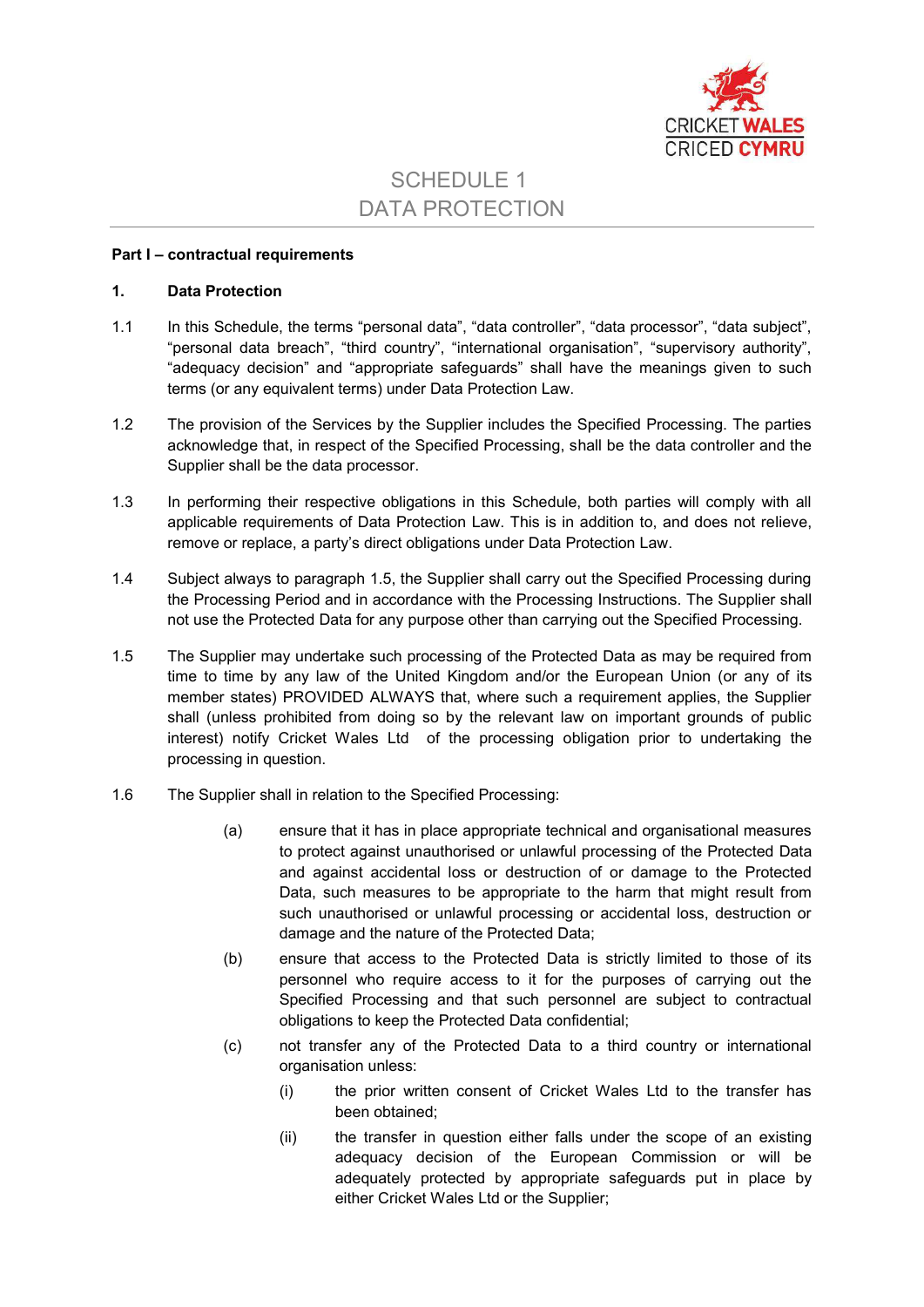

- (iii) the Supplier ensures an adequate level of protection to the Protected Data that is the subject of the transfer (as required by Data Protection Law); and
- (iv) the Supplier complies with any reasonable instructions notified to it in advance by Cricket Wales Ltd in relation to the transfer;
- (d) provide to Cricket Wales Ltd without undue delay [and at the Supplier's own cost], such reasonable assistance as Cricket Wales Ltd may require from time to time in connection with:
	- (i) the fulfilment by Cricket Wales Ltd of is obligations under Data Protection Law to respond to requests by data subjects to exercise their rights under such law;
	- (ii) Cricket Wales Ltd obligations under Data Protection Law relating to the security of processing, the notification of personal data breaches to relevant supervisory authorities, the communication of personal data breaches to data subjects and data protection impact assessments (including, in respect of the latter, any requirement to consult with supervisory authorities or regulators in connection therewith);
- (e) on becoming aware of a personal data breach, notify Cricket Wales Ltd (providing as much detail as reasonably possible) without undue delay, such notification to take place, in any event, within twelve (12) hours of the Supplier becoming aware of the personal data breach and thereafter provide to Cricket Wales Ltd such additional information relating to the personal data breach as may reasonably be required by Cricket Wales Ltd (within such timeframes as Cricket Wales Ltd may specify);
- (f) unless any applicable law of the European Union (or a member state thereof) or the United Kingdom requires the continued storage of the Protected Data (in which case the Supplier shall notify Cricket Wales Ltd of such requirement), on termination (howsoever arising) or expiry of this Agreement, promptly delete the Protected Data or return it to Cricket Wales Ltd (as shall be directed by Cricket Wales Ltd and delete all additional copies of the Protected Data; and
- (g) for the purpose of demonstrating its compliance with this Schedule and Data Protection Law:
	- (i) maintain full and accurate records relating to its data processing activities and make such parts of such records as may relate to the Specified Processing available to Cricket Wales Ltd on request; and
	- (ii) permit Cricket Wales Ltd (and/or Cricket Wales Ltd designated auditors) to carry out such audits and inspections in connection with the Supplier's obligations under this Schedule as Cricket Wales Ltd may reasonably deem necessary from time to time (including providing or procuring such access as Cricket Wales Ltd may reasonably require to any records, premises, equipment or personnel of the Supplier or any person acting on behalf of the Supplier).
- 1.8 The Supplier shall not appoint a third party to carry out any of its data processing obligations under this Agreement without the prior written consent of Cricket Wales Ltd. In the event that